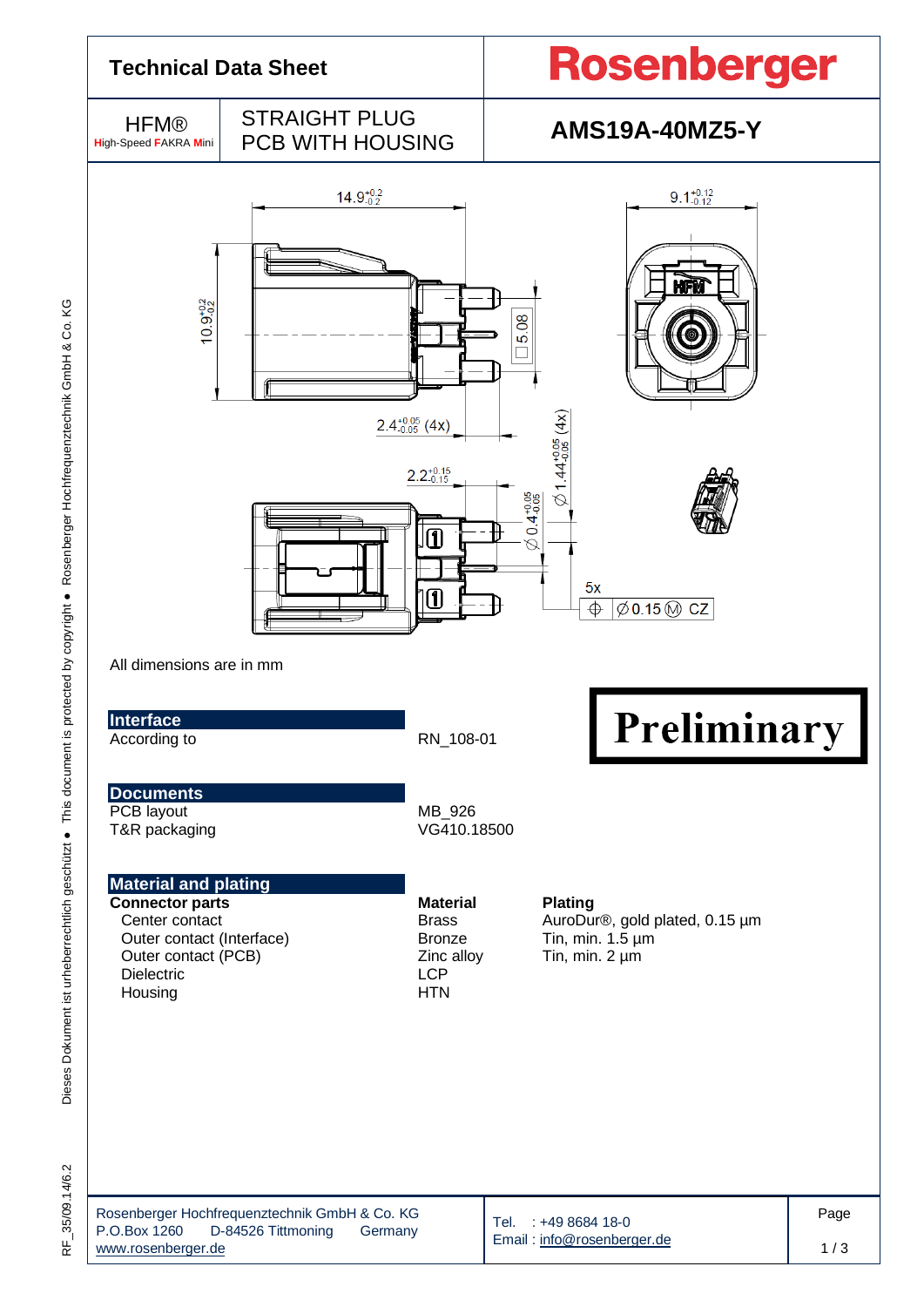### **Technical Data Sheet**

## **Rosenberger**

**HFM® H**igh-Speed **F**AKRA **M**ini

STRAIGHT PLUG PCB WITH HOUSING **AMS19A-40MZ5-Y**

**Electrical data**

| Impedance                 | $50 \Omega$                             |
|---------------------------|-----------------------------------------|
| Frequency                 | DC to 9 GHz                             |
| Return loss               | $\geq$ 25 dB, DC to $\leq$ 3 GHz        |
|                           | $\geq$ 20 dB, $>$ 3 GHz to $\leq$ 6 GHz |
|                           | $\geq$ 12 dB, $>$ 6 GHz to $\leq$ 9 GHz |
| Insertion loss            | $\leq$ 0.1 x $\sqrt{f(GHz)}$ dB         |
| Insulation resistance     | $\geq 1x10^3$ MQ                        |
| Center contact resistance | $≤ 10$ mΩ                               |
| Outer contact resistance  | ≤ 5 mΩ                                  |
| Test voltage              | $\leq 800$ V rms                        |
| Working voltage           | $\leq 60$ V rms                         |
| Power current             | $\leq$ 1 A DC                           |
|                           |                                         |

*– Connector only, VSWR in application depends decisive on PCB layout –*

| <b>Mechanical data</b> |                          |
|------------------------|--------------------------|
| Mating cycles          | $\geq$ 25                |
| Engagement force       | $\leq$ 15 N <sup>*</sup> |
| Disengagement force    | $\geq$ 2N                |
| Retention force latch  | $\geq 110$ N             |
| Coding efficiency      | $\geq 150$ N             |
| Weight                 | 1.97 $q$                 |

Preliminary

*\* according to USCAR 25 Rev. 3, tests specified in USCAR 17 Rev. 5 TG-G*

#### **Environmental data**

Temperature range  $-40 °C$  to +105 °C Thermal shock ISO 20860-2 clause 9.2 Temperature and humidity<br>Vibration and mechanical shock ISO 20860-2 clause 9.1 Vibration and mechanical shock<br>Dry heat

ISO 20860-2 clause 9.4 Soldering profile acc. to IEC 60068-2-58; Group 3 (250 °C / 30 s)<br>RoHS compliant

#### **Packing**

Standard 185 pcs in tape & reel

Dieses Dokument ist urheberrechtlich geschützt ● This document is protected by copyright ● Rosenberger Hochfrequenztechnik GmbH & Co. KG

Dieses Dokument ist urheberrechtlich geschützt ● This document is protected by copyright ● Rosenberger Hochfrequenztechnik GmbH & Co. KG

| Rosenberger Hochfrequenztechnik GmbH & Co. KG |                    |         |  |  |  |  |
|-----------------------------------------------|--------------------|---------|--|--|--|--|
| P.O.Box 1260                                  | D-84526 Tittmoning | Germany |  |  |  |  |
| www.rosenberger.de                            |                    |         |  |  |  |  |

Tel. : +49 8684 18-0 Email [: info@rosenberger.de](mailto:info@rosenberger.de)